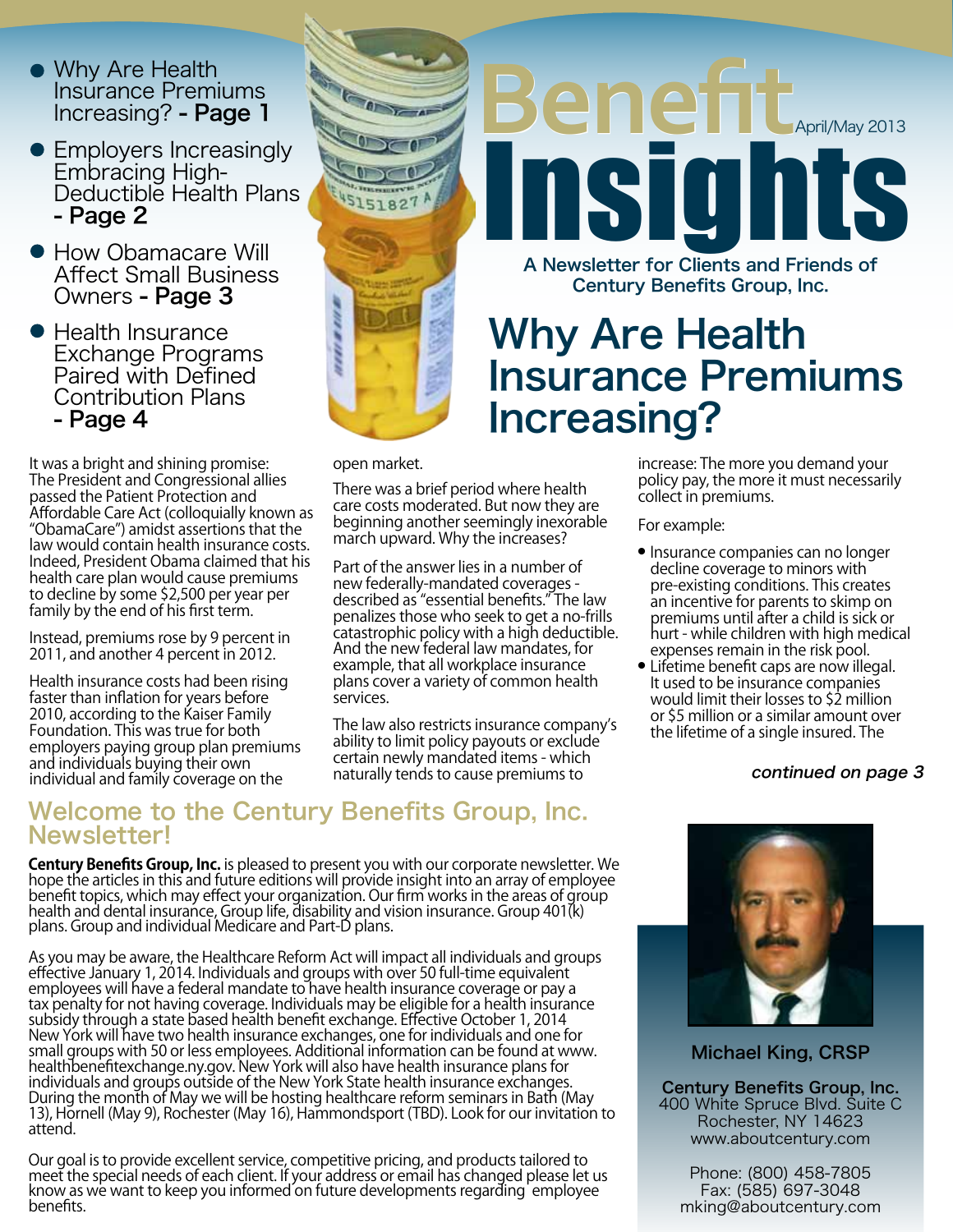# Employers Increasingly Embracing High-Deductible Health Plans

More and more employers are offering high-deductible health plans, or HDHPs. These are specially-designed majormedical health insurance plans that come with a relatively high deductible. To compensate for the high deductible, plan participants can contribute pre-tax dollars to a health savings account, or HSA. Money in HSAs compounds taxdeferred, and funds spent for qualified health care expenses are tax free. HSAs are only available in combination with a high-deductible health plan.

Because the plan isn't on the hook for common but small expenses, HDHP/ HSA plans are able to save a good deal of money in claims. Part of this savings, of course, flows back to plan sponsors in the form of reduced health care premiums.

These reduced premiums have been a key driving factor in causing employers to migrate to HDHP plans. Case in point: In 2006, only 4 percent of covered workers were covered under an HDHP; as of 2012, that figure had exploded to 19 percent. Likewise, the percentage of workers covered under a plan with at least a \$1,000 deductible also exploded, from just 10 percent in 2006 to 34 percent this year. At small employers, the percentage of workers with deductibles over \$1,000 was close to half.

#### **Savings Data**

According to the 2012 Kaiser Family

Foundation's Employer Health Benefit Survey, the average cost to employers was \$4,163 per year per worker for an individual plan, while family HDHP plans cost employers \$10,409 per covered worker, on average. HMOs, on average, cost employers \$4,554 for individual plans and \$11,166 for family plans, on average. Other plan types are even more expensive, both for employers and workers.

When contributions from employees and employers are combined, the total premium for HDHP workplace plans was \$411 for individuals and \$1,177 for families. This compares favorably with \$468 per month for individual plans and \$1,362 for family plans of all types.

Of course, to maximize the efficiency of these plans, the employers and employees can't simply pocket the cash savings. They should also contribute part or all of the premium savings to health savings accounts.

### **2013 Limits**

For tax year 2013, the IRS sets an annual limit of \$3,250 for contributions to individual health savings accounts. That limit is increased to \$6,450 per year for family plans.

The IRS also sets a minimum annual deductible for health plans to qualify as HDHPs - and thus qualify participants to make deductible contributions to HSAs. For individuals, the health plan must feature a minimum annual deductible of \$1,250 for self-only coverage, and \$2,500 for family coverage. Out of pocket expenses are capped at \$6,250 per year for individual coverage, and \$12,500 for families.

#### **Employer Contributions**

**Employers** can choose to

Because the plan isn't on the hook for common but small expenses, HDHP/HSA plans are able to save a good deal of money in claims.

contribute to employee HSAs as part of the overall compensation package. Generally, you can't match employee contributions, because that would run afoul of comparability rules. Employers must make a comparable match among all eligible employees. Generally, employers will make contributions gradually over the plan year, since they have no control over the funds once the contribution is made.

#### **Communication is Key**

For most employees in good health, there are advantages to going with an HDHP/HSA combination - especially for those in higher tax brackets. Premiums are lower for the employee as well as the employer, and it's easy for most workers to grasp the value of pre-tax contributions. Some workers, however, focus on the higher deductibles, rather than on the long-term benefits.

Additionally, some workers and families with people with long term, chronic illnesses that require regular medical treatment don't benefit much, or at all, from these plans. Owners and HR managers may want to make other types of plans available for workers who fall into this category.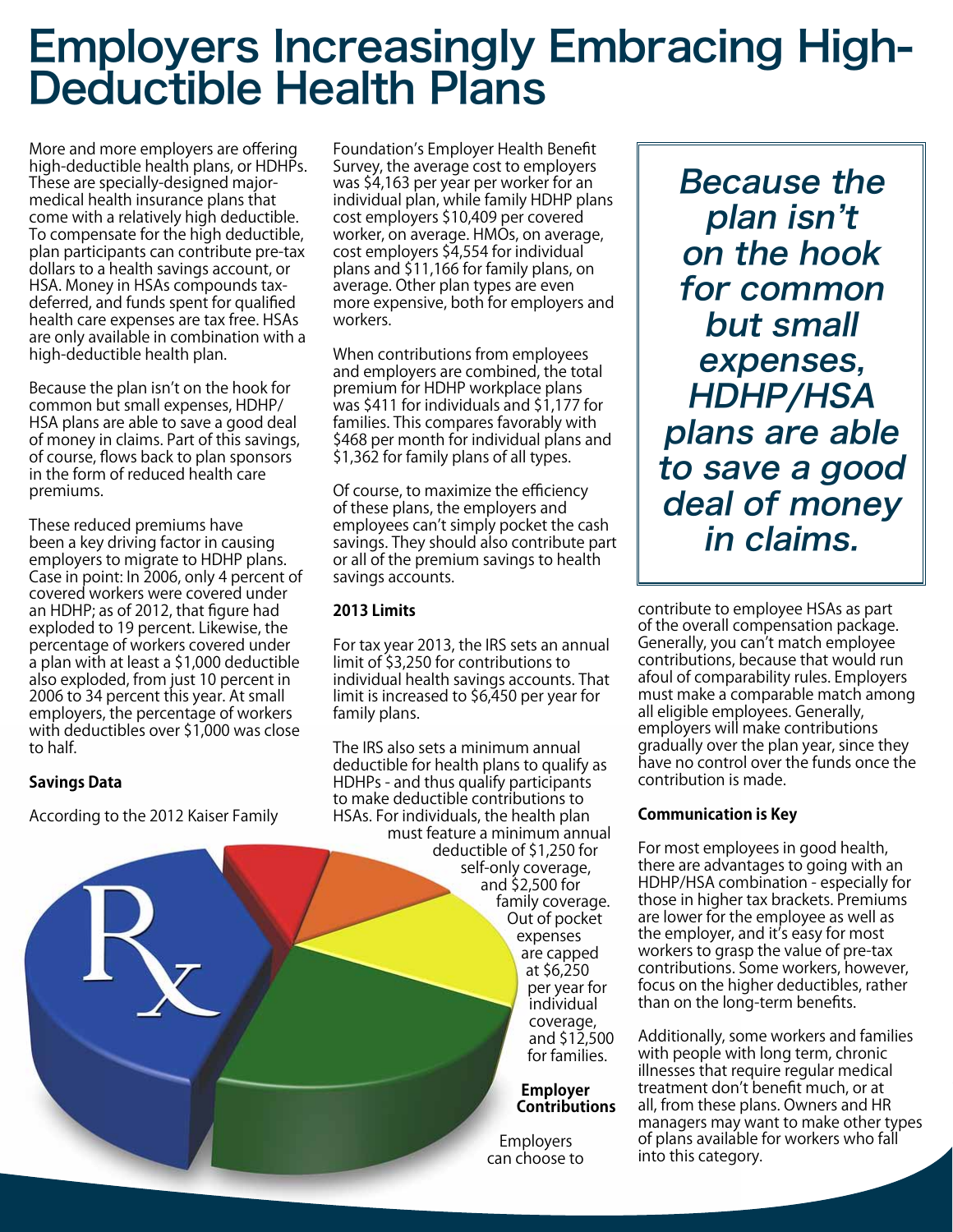### How Obamacare Will Affect Small **Business Owners** Affordable Care Act eliminates

Although the Patient Protection and Affordable Care Act passed, many small business owners still do not fully understand all of its implications. Some believe that it will still be repealed, and many employers say they will not make changes until it is absolutely necessary to do so.

A recent study showed that businesses with less than 25 workers may be affected by the new law just as much as the employees of these small businesses. Issues such as the prohibition of barring people with preexisting conditions play an important role in this. One of the topics the study analyzed was where small business owners obtained health coverage. Their situations were similar to those of employees of small businesses. Just as employees of small businesses often paid for private coverage, relied on a family member, or simply went uninsured, small business owners also fell into those categories. The survey showed that about 25 percent of small business owners were uninsured. Close to 50 percent relied on a family member's coverage. Less than 20 percent of employers received coverage through the companies sponsoring their workplace plans.

The study also found that about 60 percent of non-elderly citizens received employer-sponsored health insurance benefits. About 60 percent of entrepreneurs with private insurance earned as much as 400 percent more than the poverty level, which would give them tax credits under the PPACA. More than 80 percent of the small business owners without insurance would qualify for health coverage that is subsidized.

#### **Financial Impact On Businesses & Workers**

For employers with a workforce as small as 10 or larger than 500, experts predict that the per-worker cost of health insurance will rise more than six percent in the near future. In order to reduce the impact of the cost increase,

employers plan to lay the costs on workers' shoulders. While most employers do not plan to cancel their health benefits, smaller



companies are more likely to cancel their plans. More than 15 percent of employers said they would likely terminate their health plans after the PPACA has been fully implemented. While many changes will not take effect until 2014, the following changes should be expected beforehand and will affect self-employed people and small businesses.

- States must decide whether they want to use their own exchange programs or use a federal default model. Exchanges make it possible for individuals and employers with up to 100 workers to shop online for coverage options. Also, exchange enrollment will open after setup is complete.
- In years past, employers received a tax credit for up to 35 percent of their contributions to employee health plans. When the PPACA goes into effect in 2014, that rate will jump to 50 percent.
- From 2013 onward, W-2 tax forms will have an extra line showing benefits employees receive from employersponsored health plans. The purpose of this is to make spending and benefits more transparent. In order to gather that information, companies may have to pay more for W-2 preparation.
- Married couples earning a joint income of more than \$250,000 or singles earning more than \$200,000 will pay a Medicare tax of almost four percent on any annuities, dividends, investment interest, investment income, rents and royalties.

#### continued from page 1 ... Why Are Health Insurance Premiums Increasing?Employers?

the cap: Insurance company loss exposure on any given individual is theoretically unlimited.

- $\bullet$  Insurance companies must now fully cover a variety of wellness checkups and preventative care services. A hotly-contested provision of the law requires insurers to provide access to birth control and contraception services with no deductibles or copays.
- Insurers cannot charge women higher premiums than men, even though women of child-bearing age tend to incur higher health care costs. This would tend to decrease premiums for women, while increasing premiums for men to compensate.
- Plans must allow adult children of planned members to remain in the pool well into adulthood.
- The law also limits the ability of insurance companies to charge higher premiums on older Americans. In essence, this means that insurers must raise rates on younger and healthier people in order to subsidize coverage on older Americans. As a result, younger Americans in their 20s and 30s will likely see premiums go up.
- Congress has added a 10 percent tax on medical devices. This increases costs to the consumer and insurance company alike. Premiums must rise to compensate.

#### **Adverse Selection**

Another big potential driver of premium increases is the phenomenon of adverse selection. In health insurance, this occurs when healthy people withdraw from the pool to save on premiums. The sick, however, are more likely to stay in. Insurers must then raise rates to compensate for the sicker risk pool, which forces more healthy people out of the pool, which forces carriers to raise rates and so on.

Congress attempted to ameliorate this by imposing a requirement that individuals stay covered - and charge them a special tax if they do not buy insurance. However, the penalties are much less than health insurance premiums, for the time being. Which means that many healthy individuals are deciding there is something they would rather do with their money especially when their premiums are artificially high to subsidize older workers' health insurance premiums.